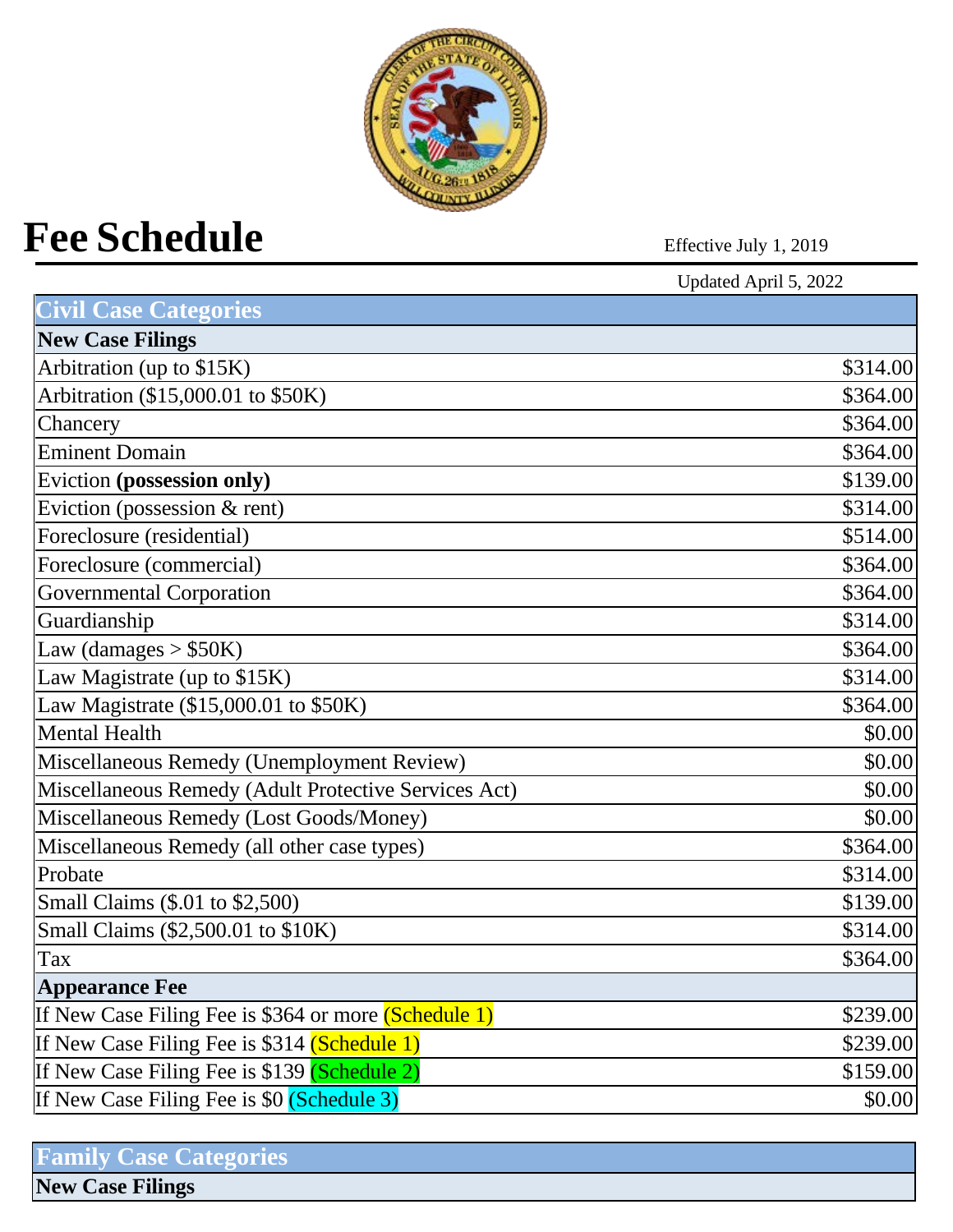| Adoption                                                                 | \$89.00  |
|--------------------------------------------------------------------------|----------|
| Dissolution With Children                                                | \$364.00 |
| Dissolution Without Children                                             | \$364.00 |
| Family (Parentage Act – Challenge or Pet. for Confidential Intermediary) | \$0.00   |
| Family (all other case types)                                            | \$364.00 |
| <b>Appearance Fees</b>                                                   |          |
| If New Case Filing Fee is \$364 (Schedule 1)                             | \$239.00 |
| If New Case Filing Fee is \$89 or \$0 (Schedule 3)                       | \$0.00   |

| <b>Other Case Categories</b>                                                               |          |
|--------------------------------------------------------------------------------------------|----------|
| <b>New Case Filings</b>                                                                    |          |
| Miscellaneous Criminal (Pet. To Expunge – Governor's Pardon)                               | \$0.00   |
| Miscellaneous Criminal (Pet. To Expunge – for arrest without charge) *                     | \$60.00  |
| Miscellaneous Criminal (all other case types)                                              | \$364.00 |
| <b>Order of Protection</b>                                                                 | \$0.00   |
| <sup>*</sup> See "Expungement and Sealing" in MISCELLANEOUS FEES below for additional fees |          |
| <b>Appearance Fee</b>                                                                      |          |
| If New Case Filing Fee is \$364 (Schedule 1)                                               | \$239.00 |
| If New Case Filing Fee is \$0 (Schedule 3)                                                 | \$0.00   |

## **CRIMINAL AND TRAFFIC FEES**

| CF, CM, CV, DT, DV, MT, OV, QC & TR                                                        |         |
|--------------------------------------------------------------------------------------------|---------|
| <b>Appearance Fee</b>                                                                      |         |
| General                                                                                    | \$0.00  |
| <b>Jury Demand</b>                                                                         |         |
| CF, CM, CV, DT, DV, MT, OV, QC & TR Jury Demand                                            | \$0.00  |
| <b>Motion to Vacate or Modify</b>                                                          |         |
| *this fee is assessed each time a case is Noticed before the Court on a Motion to Vacate.* |         |
| Motion to Vacate or Amend Final Order                                                      | \$40.00 |
| Motion to Vacate Forfeiture Order                                                          | \$40.00 |
| Motion to Vacate Ex Parte Judgment                                                         | \$40.00 |
| Motion to Vacate "Failure to Appear" or "Failure to Comply" notices                        |         |
| sent to Secretary of State                                                                 | \$40.00 |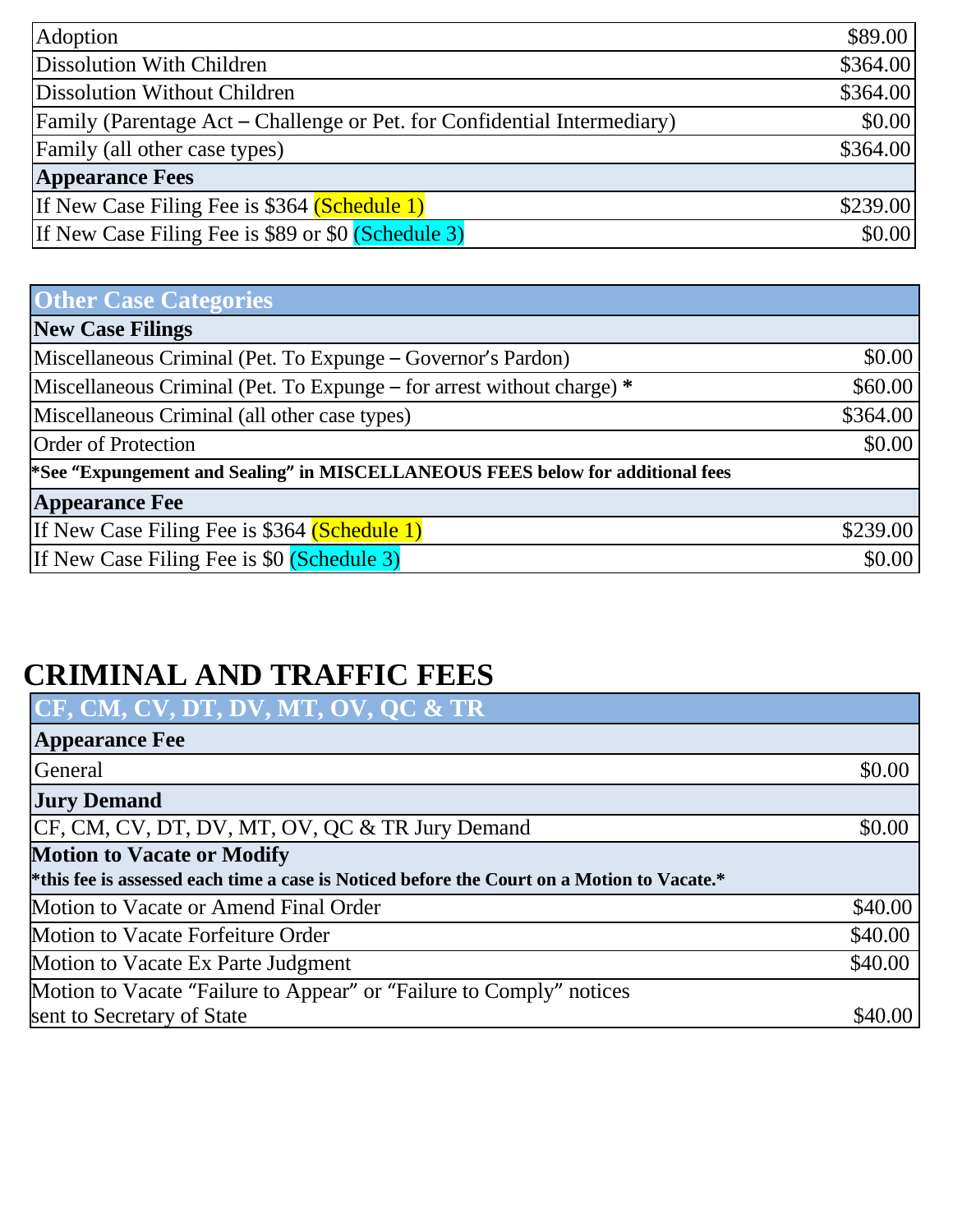## **MISCELLANEOUS FEES**

| <b>ALIAS FEES</b>                                               |        |
|-----------------------------------------------------------------|--------|
| Alias Summons                                                   | \$5.00 |
| Alias Citation                                                  | \$5.00 |
| Alias Wage Deduction or Garnishment                             | \$5.00 |
| Original Summons or Alias Summons for Wage Deduction to Confirm |        |
| Conditional Judgment                                            | \$0.00 |

### **APPEAL PREPARATION**

| 100 pages or fewer                                           | \$50.00       |
|--------------------------------------------------------------|---------------|
| $ 101$ to 200 pages *this is combined with the amount above* | \$50.00       |
| 201 or more pages                                            | $$0.25$ /page |

| <b>CERTIFIED MAIL</b>                                                       |         |
|-----------------------------------------------------------------------------|---------|
| <b>Certified Mail</b>                                                       | \$17.28 |
| Certified Mail/Restricted Delivery (Small Claims original or Alias Summons) | \$15.38 |
| <b>Statutory Mailing</b>                                                    | \$10.58 |

| <b>CHANGE OF VENUE</b>                                                                                                                                     |         |
|------------------------------------------------------------------------------------------------------------------------------------------------------------|---------|
| Change of Venue to another Jurisdiction (includes Certified Mail receipt)                                                                                  | \$57.28 |
| Change of Venue to Will County – same fee as original case less \$20.00<br>Appearance fees & Jury Demand fees must be repaid to Will County, if applicable |         |

#### **COLLECTIONS**

**Citation to Discover Assets, 3rd Party Citation, Affidavit of Wage Deduction and Non-Wage Garnishment**

| \$0.00 to \$1,000      | \$15.00 |
|------------------------|---------|
| $$1,000.01$ to \$5,000 | \$30.00 |
| \$5,000.01 or more     | \$50.00 |
|                        |         |

### **CREDIT CARD VENDOR**

*If paying by credit card an additional 2.89% - 3.5% fee is assessed. This is charged and collected by the credit card vendor and NOT the Office of the Circuit Clerk.*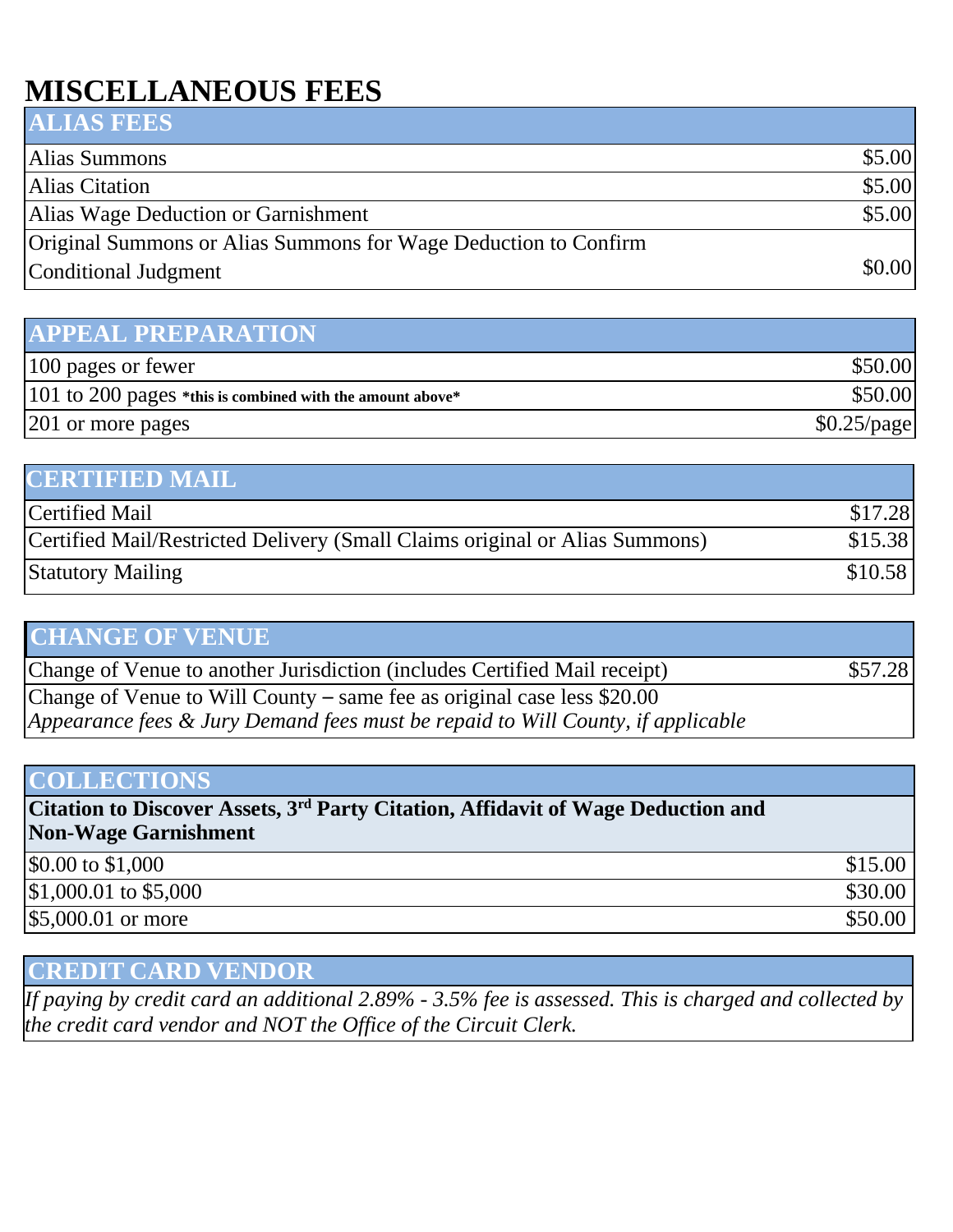| <b>COPY OF DOCUMENT</b>                                 |               |
|---------------------------------------------------------|---------------|
| 1 <sup>st</sup> Page                                    | \$2.00        |
| Next 19 pages                                           | $$0.50$ /page |
| All remaining pages                                     | $$0.25$ /page |
| Certification/Seal of Office (per document)             | \$6.00        |
| Certified Copy of Judgment (after $1st$ certified copy) | \$10.00       |
| Order of Protection copies (for Petitioner)             | \$0.00        |

# **CORRECTION OF DOCUMENT**

| Correction of case number/caption/attorney computer ID number | \$25.00 |
|---------------------------------------------------------------|---------|
|---------------------------------------------------------------|---------|

| <b>EXPUNGEMENT AND SEALING</b>                                                                                                                                                |                   |
|-------------------------------------------------------------------------------------------------------------------------------------------------------------------------------|-------------------|
| Request to Expunge or Seal Adult Record (\$60.00 filing fee $+$ \$10.58 mailing fee per agency <sup>**</sup> )                                                                |                   |
| Request to Expunge Juvenile Record (3 x \$10.58 mailing fee)                                                                                                                  | \$31.74           |
| Statutory Costs to Illinois State Police (Per order - if Petition is granted)                                                                                                 | \$60.00           |
| Order to Expunge Adult Record (if Petition is granted)<br>-- each recipient that receives notice (certified copy fee)<br>-- each recipient that receives notice (mailing fee) | \$4.00<br>\$10.58 |
| Order to Expunge Juvenile Record (if Petition is granted)<br>-- each additional agency that receives notice (mailing fee)                                                     | \$0.00<br>\$0.00  |

| <b>GUARDIANSHIP/PROBATE</b>                              |         |
|----------------------------------------------------------|---------|
| <b>Accounting</b>                                        |         |
| <b>Annual or Current Accounting</b>                      | \$25.00 |
| <b>Copy Costs</b>                                        |         |
| Certified Letters of Office (each)                       | \$2.00  |
| Certified copy of any other probate documents (per page) | \$2.00  |
| Certification page (required for a copy of a will)       | \$2.00  |
| Exemplification (per document)                           | \$2.00  |
| <b>Claim Fees</b>                                        |         |
| \$149.99 or less                                         | \$0.00  |
| \$150.00 to \$499.99                                     | \$20.00 |
| \$500.00 to \$9,999.99                                   | \$40.00 |
| \$10,000.00 or more                                      | \$60.00 |
| Petitions to Reopen the Estate*                          |         |
| Filed within 1-30 days after entry of order              | \$0.00  |
| Filed 31 or more days after entry of order               | \$75.00 |

| <b>JURY DEMAND</b>               |
|----------------------------------|
| Civil Cases (except GR, PR & SC) |